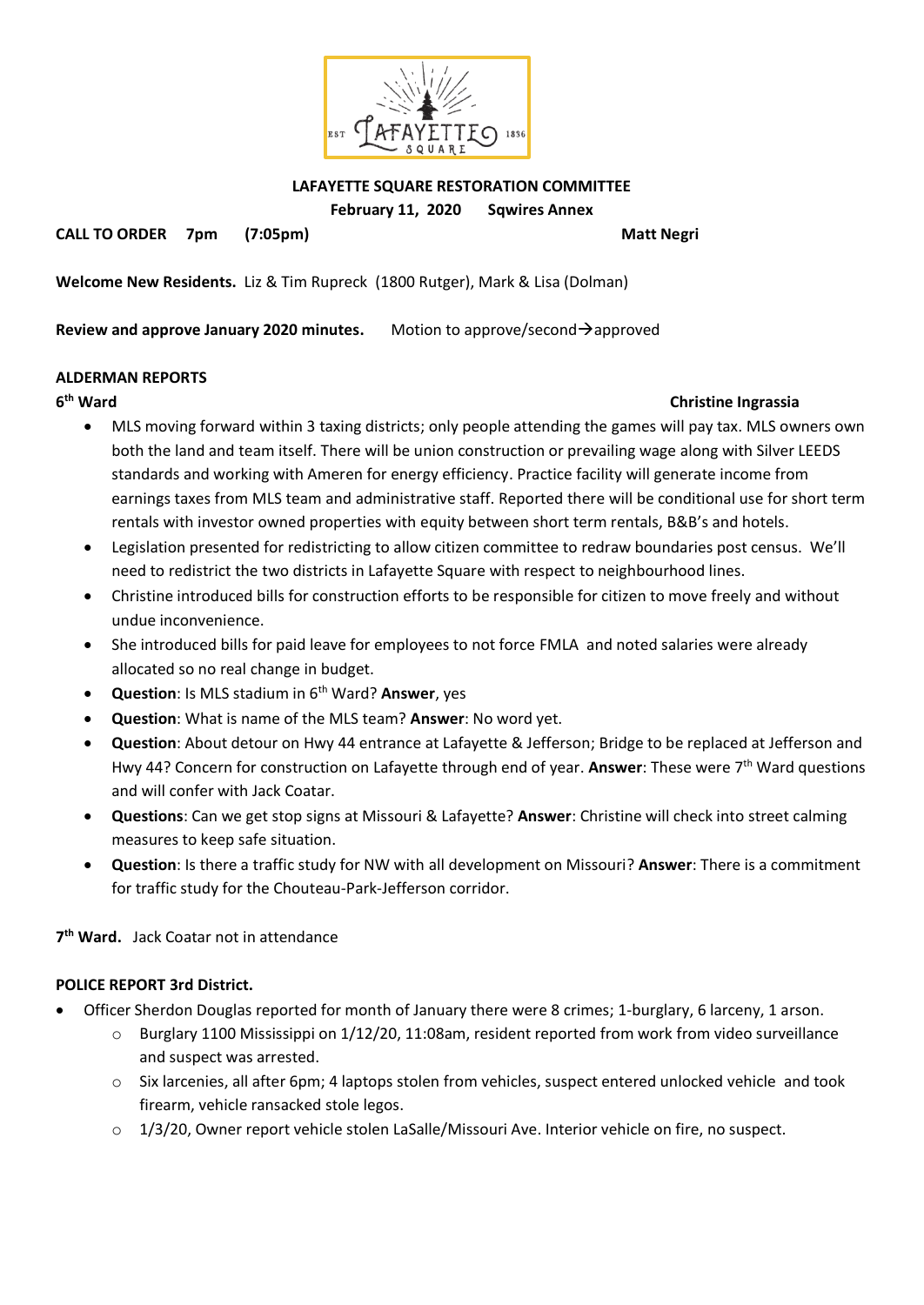#### **NEW AND ON-GOING BUSINESS**

**Artists Group** Matt noted newly formed Artists Group by Kathryn Ferrell. First group meeting was in January with next meeting on February 18<sup>th</sup>. Potential collaboration with Soulard. Artists looking to do show for the 2 days in June house tour.

House Tour Update. Matt reported 2 new Co-Chairs for 51<sup>st</sup> Annual House Tour, Emily O'Brien and Leigh-Ann Houston. Pat and Suzanne are still gathering houses for June 6-7 tour; looking for 10 - 12 spaces.

**Strategic Plan Update.** Linda Weiner reported latest updates were in Marquis newsletter and final draft to be presented latter February for community comments and input. There will be a Launch party, once approved. Linda thanked all for completing surveys.

**2020 Budget Approval.** Sheri Mistretta reported ongoing final research for 2020 Budget will be presented in March. LSRC Executive Board voted to extend charitable donations to Lafayette Prep Academy for \$1000, YMCA Swim Program \$500, Lift for Life Academy \$500 for their fundraiser.

## **COMMITTEE REPORTS**

**Treasurer's Report** Sheri Mistretta, noted no formal report at this meeting.

**Development** Phil Lamczyk reported newest edition of Marquis was available this evening. Phil reported a request to turn the parking lot on Dolman, across from the Church, for dental school use. Community meeting for Dolman residents will be Wednesday, February 12<sup>th</sup> from 6:00-7:00pm in basement of St. Marys assumption church. There will be new, stricter standards for flat surface parking. Linda requested tree wells taller than 5'.

**Beautification.** Linda Weiner invited all to volunteer and encouraged members to adopt a green space to mulch, water, plant. Linda expressed appreciation to all who help and asked to contact her directly for more information. [\(linderweiner@gmail.com\)](mailto:linderweiner@gmail.com)

**Community Affairs.** Dixie Gillaspie reported that neighbourhood website was a key conversation with strategic plan and invited all members to participate in discussion for the website and noted there will be a bid for proposal for website development.

**Capital Improvements.** Mary Visintainer thanked Dick Stockman and Christine Ingrassia for funds toward Rutger entry. Mary noted CI committee to meet end of March and invited all present to attend. Signage expenditure budgeted for \$10,000 this year and \$10,000 next year to spread out cost.

**Membership.** Christina Ryan (no report, Christina Ryan not present)

**LSBA.** Bethany Budde reported on 2019 Lafayette Square Business Association and noted 2020 budget will be presented next month. There are 36 paid LSBA members and 60 businesses in the neighborhood so need to engage more participation.

- 2019 events: Souper Sunday, Tshirt sales \$1200, Holiday market. 2020 events scheduled January Souper Sunday (raised \$895), Cocktails on the Plaza, Taste of the Square…..
- Bethany reported that security personnel are contracted from Goldshield Security by the LSBA for Thursday, Friday and Saturday evenings. In 2019, Security patrol was able to resolve all issues with no arrests. Goldshield Security are off-duty City Officers and paid \$55 an hour per person; 2 on Saturday, 1-Thursday and Friday. One marked car per shift but typically on foot.